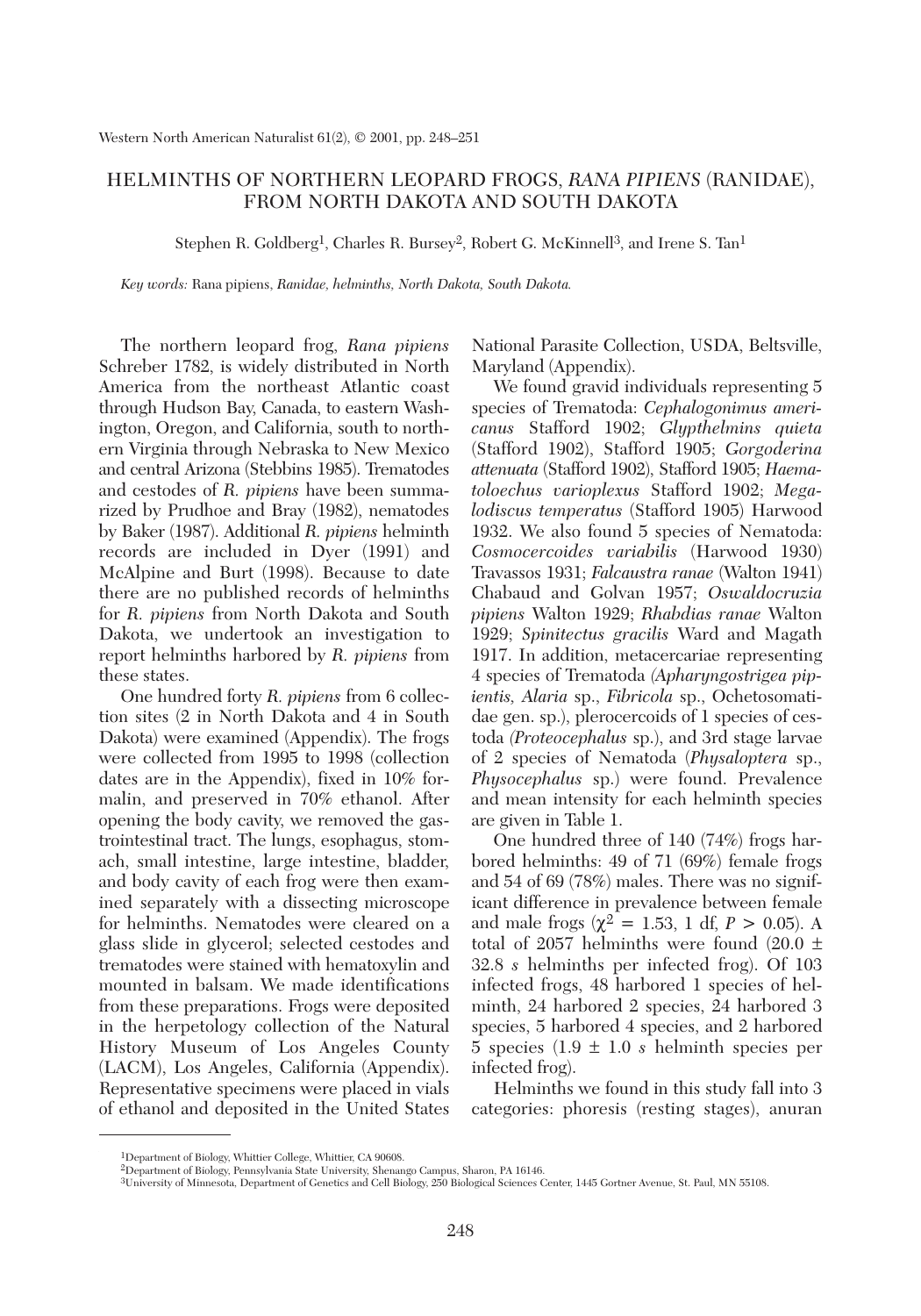| TABLE 1. Prevalence (P) and mean intensity           |                 | $(\bar{x} \pm s)$ of helminths from 140 Rana pipiens from North and South Dakota. |                 |                           |                 |                                    |                 |                         |                |                          |               |                        |
|------------------------------------------------------|-----------------|-----------------------------------------------------------------------------------|-----------------|---------------------------|-----------------|------------------------------------|-----------------|-------------------------|----------------|--------------------------|---------------|------------------------|
|                                                      |                 |                                                                                   | North Dakota    |                           |                 |                                    |                 | South Dakota            |                |                          |               |                        |
|                                                      |                 | Barnes Co.<br>$(N = 20)$                                                          |                 | Sargent Co.<br>$(N = 20)$ |                 | Beadle Co.<br>$\left( N=20\right)$ |                 | Brown Co.<br>$(N = 31)$ |                | Hamlin Co.<br>$(N = 26)$ |               | Hand Co.<br>$(N = 23)$ |
| Helminth                                             | $\mathbf{r}$    | $\overline{x} \pm s$                                                              | $\sim$          | $\overline{x}$ $\pm$ s    | $\mathbf{r}$    | $\overline{x}$ $\pm$ s             | $\mathbf{r}$    | $\frac{s}{+}$<br>ΙR     | $\mathbf{r}$   | $\overline{x}$ $\pm$ s   | $\mathbf{r}$  | $\overline{x} \pm s$   |
| TREMATODA                                            |                 |                                                                                   |                 |                           |                 |                                    |                 |                         |                |                          |               |                        |
| Cephalogonimus americanus                            |                 |                                                                                   |                 |                           |                 |                                    |                 |                         |                |                          |               | CJ                     |
| Glypthelmins quieta<br>Gorgoderina attenuata         | 25              | $1.4 \pm 0.5$                                                                     | $\overline{40}$ | $2.3 \pm 0.7$             | $\overline{20}$ | $3.3 \pm 1.$                       |                 |                         |                |                          |               |                        |
|                                                      |                 |                                                                                   |                 |                           |                 |                                    |                 |                         |                |                          |               |                        |
| Haematoloechus varioplexus                           | $\mathcal{S}^0$ | $5.7 \pm 4.$                                                                      | 25              | $1.2 \pm 0.4$             | $\frac{1}{2}$   | $8.6 \pm 9.9$                      | $\frac{6}{1}$   | $1.4 \pm 0.9$           |                | $2.6 \pm 1.9$            | 30            | $2.6 \pm 2.3$          |
|                                                      | $\approx$       | $2.5 \pm 1.3$                                                                     |                 |                           |                 |                                    | S               |                         |                |                          |               |                        |
| Megalodiscus temperatus<br>mesocercariae, Alaria sp. | 55              | $55 \pm 52$                                                                       | 20              | $65 \pm 81$               | 15              | $2.0 \pm 1.0$                      | $\overline{19}$ | $12.2 \pm 5.2$          |                |                          | r             | $4.0 \pm 0.0$          |
| metacercariae, Apharyngostrigea pipientis            |                 |                                                                                   |                 |                           | $\overline{6}$  | $6.8 \pm 4.2$                      |                 |                         |                |                          |               |                        |
| metacercariae, Fibricola sp.                         | $\supseteq$     | $1.5 \pm 0.7$                                                                     | 15              | $21 \pm 26$               | $\overline{50}$ | $21 \pm 27$                        |                 |                         | 15             | $14.3 \pm 23.3$          |               |                        |
| metacercariae, Ochetosomatidae gen. sp.              | J.              |                                                                                   | Š               | $\overline{20}$           |                 | $\mathbb{Z}$                       | $\overline{16}$ | $16.0 \pm 15.4$         | $\frac{6}{1}$  | $22.3 \pm 26.5$          | $\frac{3}{2}$ | $1.0 \pm 0.0$          |
| plerocercoids, Proteocephalus sp.<br>CESTODA         | 30              | $2.0 \pm 1.3$                                                                     |                 |                           |                 |                                    |                 |                         |                |                          |               |                        |
| NEMATODA                                             |                 |                                                                                   |                 |                           |                 |                                    |                 |                         |                |                          |               |                        |
| Cosmocercoides variabilis                            | $\overline{20}$ | $1.5 \pm 1.0$                                                                     | w               | ం                         |                 |                                    | 32              | $4.6 \pm 3.6$           | $\overline{a}$ | $3.4 \pm 2.3$            |               |                        |
| Falcaustra ranae                                     |                 |                                                                                   |                 |                           |                 |                                    |                 |                         |                | Z                        |               |                        |
| Oswaldocruzia pipiens                                |                 |                                                                                   |                 |                           |                 |                                    | ∞               |                         | 23             | $1.8 \pm 1.0$            |               |                        |
| Rhabdias ranae                                       | $\overline{40}$ | $3 + 2.1$                                                                         |                 |                           | 60              | $3.6 \pm 2.8$                      | S               |                         |                |                          |               |                        |
| Spinitectus gracilis                                 |                 |                                                                                   |                 |                           |                 |                                    | 29              | $5.7 \pm 9.8$           |                |                          |               |                        |
| larvae, Physaloptera sp.                             |                 |                                                                                   | IJ              |                           |                 |                                    | S               | Z                       |                |                          |               |                        |
| larvae, Physocephalus sp.                            |                 |                                                                                   | 25              | $5.8 \pm 2.6$             |                 |                                    |                 |                         |                |                          |               |                        |

2001]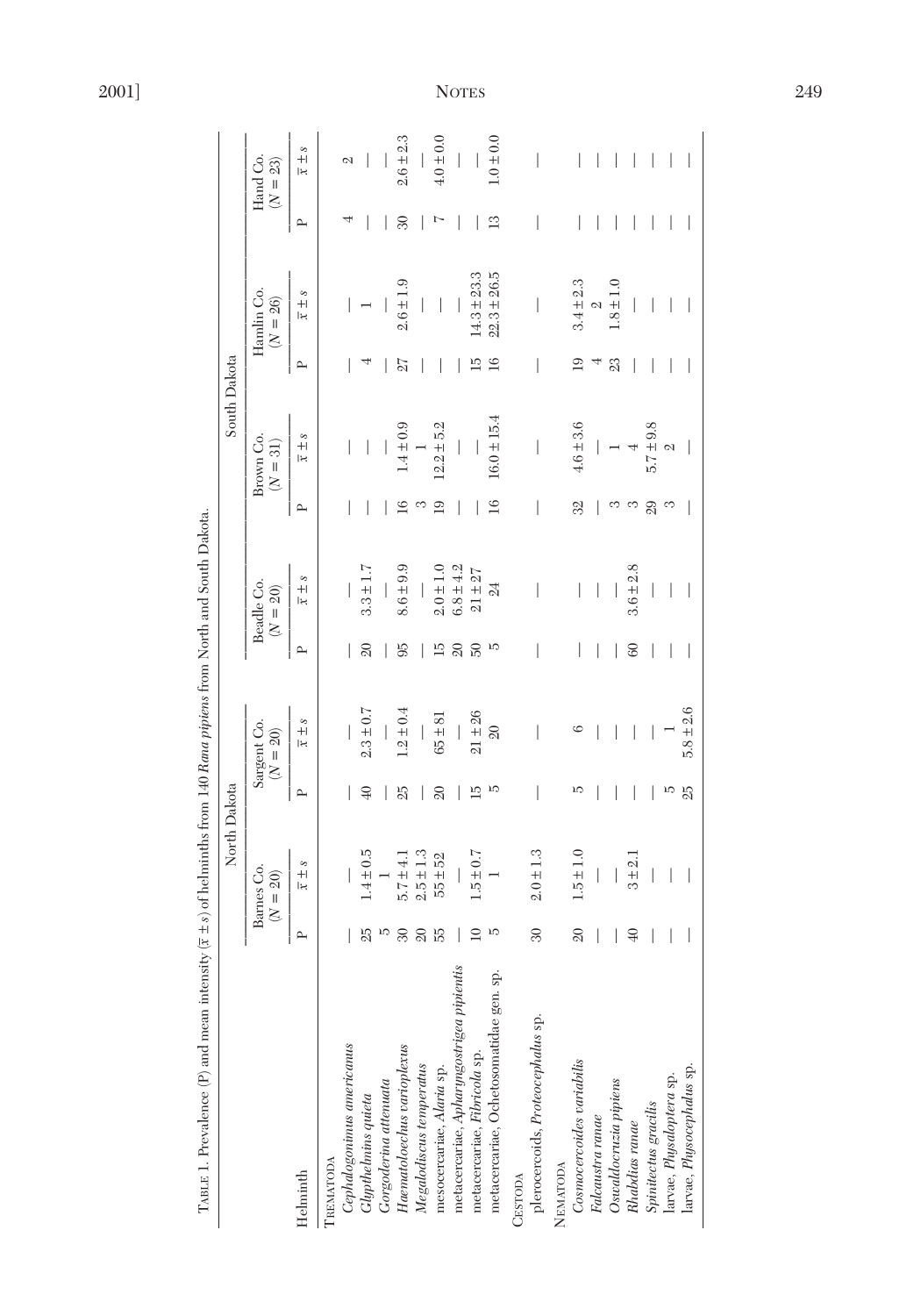parasites, and dietary artifacts. Of 2057 helminths, 1575 (76%) were larvae of species that do not reach maturity in frogs (1531 metacercariae, 12 plerocercoids, 29 larval nematodes in cysts) and 3 were larval nematodes representing dietary artifacts. For these metacercariae, mammals are definitive hosts for *Alaria* sp. and *Fibricola* spp., birds for *Apharyngostrigea* spp., and snakes for Ochetosomatidae gen. sp.; frogs serve as paratenic hosts (Schell 1985). Species of *Proteocephalus* are primarily parasites of fish with intermediate stages in microcrustaceans (Olsen 1974). Species of *Physaloptera* and *Physocephalus* require an insect intermediate host (Anderson 1992); and in anurans, larvae of *Physocephalus* are most often found in cysts while larvae of *Physaloptera* pass from the body without further development.

The remaining 482 helminths represent species reaching maturity in anurans. Thirtynine (55%) female and 44 (64%) male frogs were infected. There was no significant difference in prevalence between female and male frogs ( $\chi^2$  = 1.13, 1 df,  $P > 0.05$ ; 1.4  $\pm$  0.6 *s* species per infected frog, 5.8 ± 7.6 *s* helminths per infected frog). Thus, anuran parasites represent 23% of the helminth load of these frogs.

With the exception of *S. gracilis,* these helminths have been reported previously in *R. pipiens* and are common parasites of amphibians of the American Midwest (see Dyer 1991). *Spinitectus gracilis,* a parasite of fish, has been reported from *Bufo woodhousii* from Illinois (Jilek and Wolff 1978) and *Rana catesbeiana* from Michigan and Oklahoma (Trowbridge and Hefley 1934, Muzzall 1991).

*Rana pipiens* represents a new host record for *Spinitectus gracilis.* North and South Dakota are new locality records for each helminth listed in Table 1.

*Rana pipiens* from North Dakota were collected under permit 102038938 issued by the North Dakota Game and Fish Department to RGM; frogs from South Dakota were collected under permit 25 issued by the Department of Game, Fish and Parks of South Dakota to RGM. Frogs were collected with support, in part, of grant 2675BR1 from the Council for Tobacco Research–USA, Inc. to RGM.

## LITERATURE CITED

- ANDERSON, R.C. 1992. Nematode parasites of vertebrates. Their development and transmission. CAB International, Wallingford, Oxon, U.K. 578 pp.
- BAKER, M.R. 1987. Synopsis of the Nematoda parasitic in amphibians and reptiles. Memorial University of Newfoundland, Miscellaneous Publications in Biology 11:1–325.
- DYER, W.G. 1991. Helminth parasites of amphibians from Illinois and adjacent midwestern states. Transactions of the Illinois State Academy of Science 84:125–143.
- JILEK, R., AND R. WOLFF. 1978. Occurrence of *Spinitectus gracilis* Ward and Magath 1916 (Nematoda: Spiruroidea) in the toad (*Bufo woodhousii fowleri*) in Illinois. Journal of Parasitology 64:619.
- MCALPINE, D.F., AND M.D.B. BURT. 1998. Helminths of bullfrogs, *Rana catesbeiana,* green frogs, *R. clamitans,* and leopard frogs, *R. pipiens,* in New Brunswick. Canadian Field Naturalist 112:50–68.
- MUZZALL, P.M. 1991. Helminth infracommunities of the frogs *Rana catesbeiana* and *Rana clamitans* from Turkey Marsh, Michigan. Journal of Parasitology 77:366–371.
- OLSEN, O.W. 1974. Animal parasites: their life cycles and ecology. University Park Press, Baltimore, MD. 562 pp.
- PRUDHOE, S., AND R.A. BRAY. 1982. Platyhelminth parasites of the Amphibia. Oxford University Press, Oxford, U.K.  $217$  pp  $+4$  pp microfiche.
- SCHELL, S.C. 1985. Handbook of trematodes of North America north of Mexico. University Press of Idaho, Moscow. 263 pp.
- STEBBINS, R.C. 1985. A field guide to western reptiles and amphibians. Houghton Mifflin Company, Boston. 336 pp.
- TROWBRIDGE, A.H., AND H.M. HEFLEY. 1934. Preliminary studies on the parasite fauna of Oklahoma anurans. Proceedings of the Oklahoma Academy of Science 14:16–19.

*Received 13 December 1999 Accepted 27 April 2000*